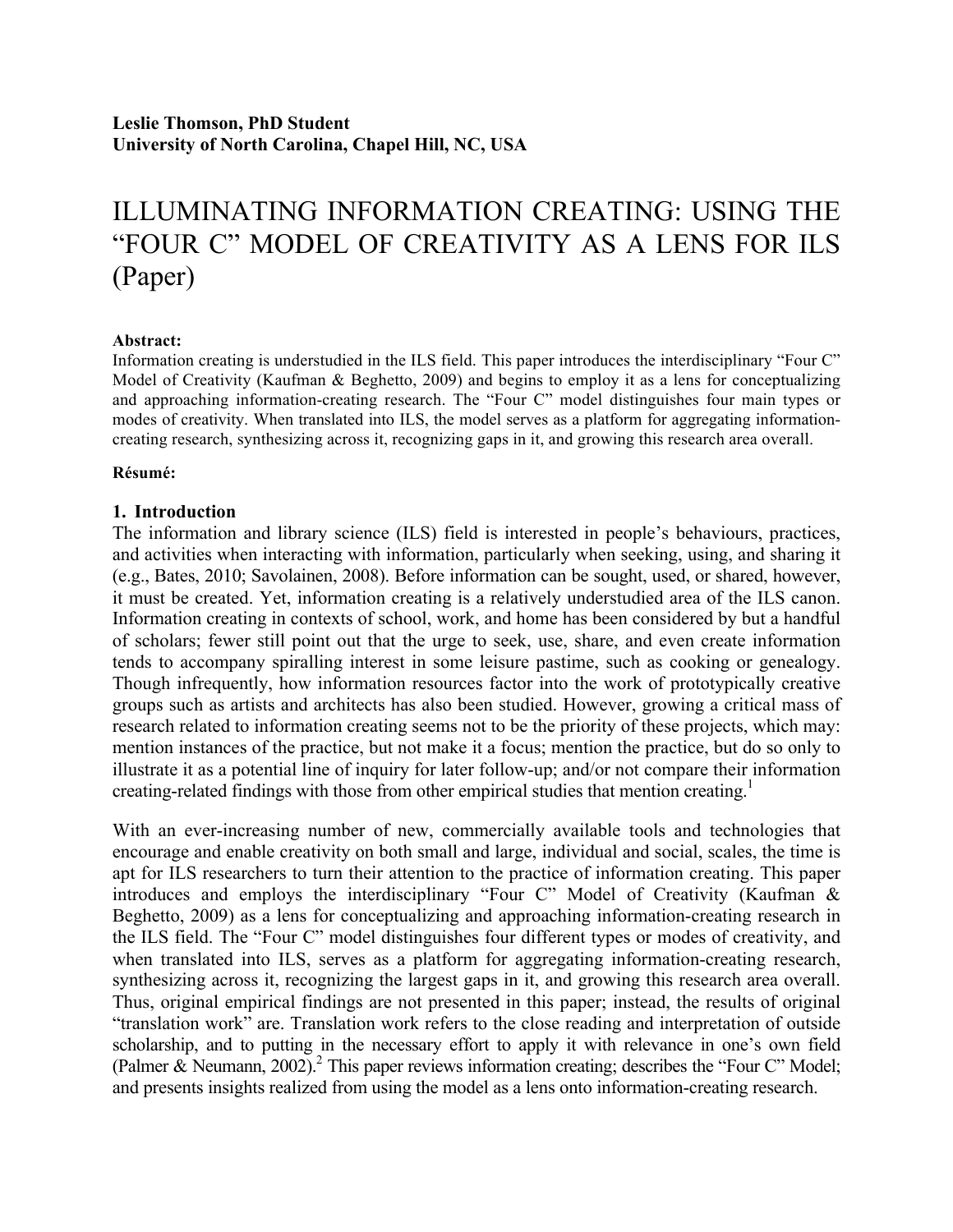## **2. Information Creating in ILS**

Trace (2008) explains that *information creating* "pushes the boundaries of exploration back to the place where people put pen to paper (or fingers to keyboard), and sets in motion the lifecycle of information" (p. 1540). Koh (2013) states *information-creating behaviour* covers "the way people create messages, cues, and informative content that can be used to meet the existing or potential information needs of the creator or others" (p. 1827). Hektor (2001) prefers *dressing* to describe acts whereby "information is framed and a cognitive product is externalized" by an individual; "thoughts, ideas, facts, and pieces of [information] are dressed in signs and symbols, words and text, images and pictures, and physical expressions" (pp. 86-87, p. 309). Kari (2010) refers to a *production-based* form of information use, "the counterbalance of internalizing, [when someone] externalizes […] an expression of knowledge others can also observe" (…Information Production) after combining and editing existing information pieces. An important takeaway of these definitions is that information creating is grounded in the making of a tangible artefact. It is thereby differentiated from the practice of *information constructing*, which is about cognitive acts of interpretation, processing, and synthesis (Kari & Savolainen, 2010; Savolainen, 2000). Three decades ago, Bawden (1986) reviewed the role of and place for information institutions and systems in creativity, and underscored that browsing, serendipity, a 'prepared mind,' and interdisciplinary interests were key in spurring creative thought, and in driving tangible creating.

# **3. The "Four C" Model of Creativity**

In 2009, two creativity researchers, Kaufman and Beghetto, introduced the "Four C" Model of Creativity, a spectrum positing four main types or modes of mental and physical creative output. Prior to their model, creative outputs had been dichotomized as either "everyday," socially inconsequential ones or "eminent," innovative ones, leaving more nuanced and middling forms of creativity unaccounted for. The "Four C" Model is depicted below in Figure 1.



Figure 1. An original depiction of the "Four C" Model from Kaufman and Beghetto (2009).<sup>3</sup>

The first type of creativity on the spectrum, *mini-c*, describes intrapersonal creative development. Mini-c creativity is the "genesis of creative expression" (Kaufman & Beghetto, 2009, p. 2), and is about individuals "constructing personal knowledge and understanding [... and] personally meaningful interpretations" (p. 3). Mini-c creativity will generate original thoughts, at least, for the person in question. The second type of creativity shown is *little-c*, known also as "everyday" creativity. Little-c creativity refers to "living life creatively" (Beghetto, 2009), with imagination and positivity, and centres on deeds that beget personal joy and transformation. Little-c creativity is used to do things like "express [oneself], sort out emotions, or explore ideas and life experiences" (Kaufman & Beghetto, 2009, p. 7), but, importantly, it emphasizes a deliberate external output. Incidences of it can be seen in a photo-album arrangement or a new food fusion.

The third type of creativity on the spectrum is *Pro-C*, a category for creative outputs that have not (or not yet) reached "eminent" status. Pro-C creativity substantially contributes to a field, but not in a revolutionary manner. Pro-C creativity is exclusive; one prerequisite is expertise in a given area (deriving from about ten years of combined training and practical experience) (Kaufman & Beghetto, 2009). Like little-c creativity, Pro-C creativity begets external expressions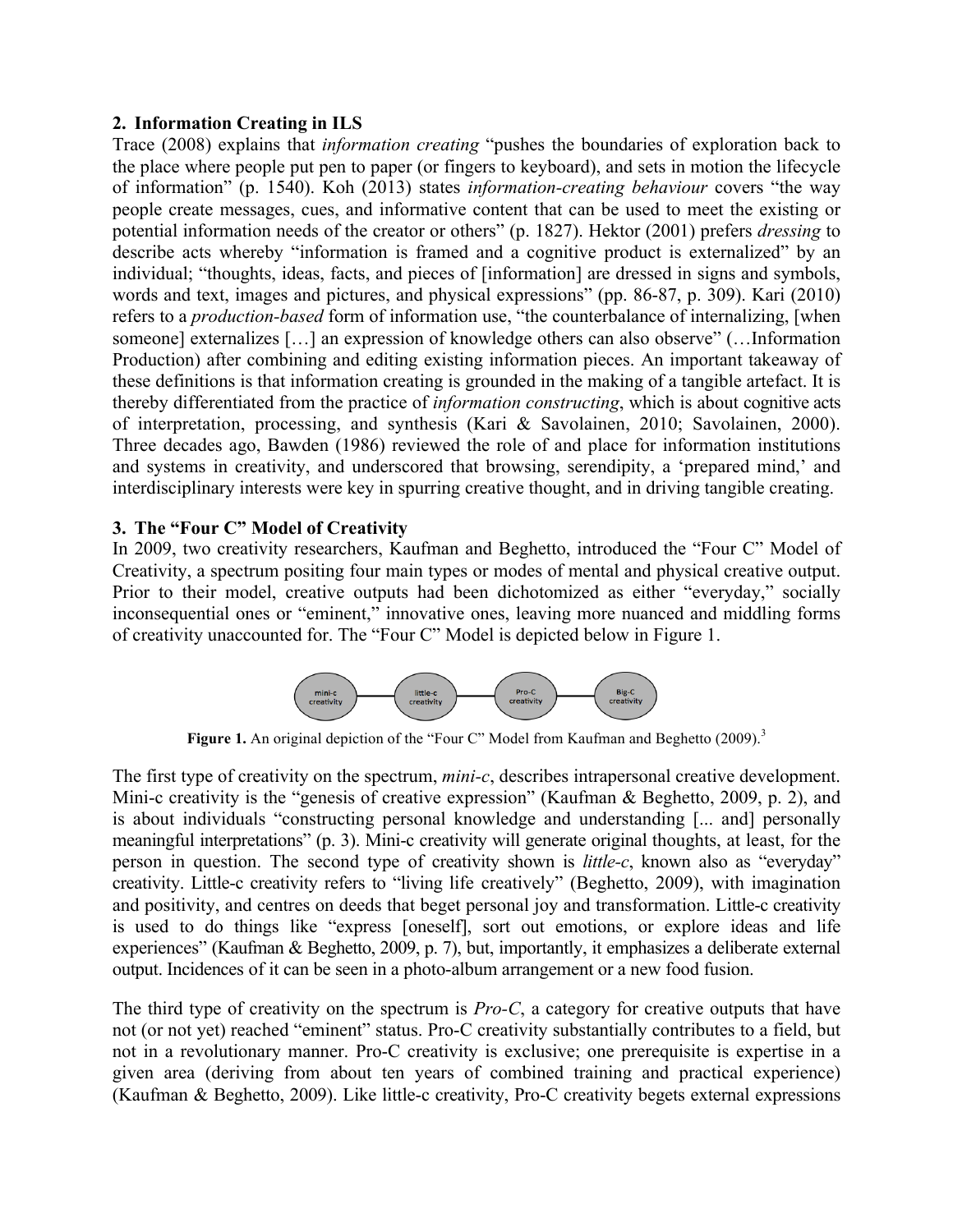that fellow experts assess. The fourth type of creativity shown is *Big-C*, known also as "eminent" creativity. Big-C creativity refers to unambiguously excellent displays of genius, and begets contributions of lasting universal significance. Big-C creativity requires the depth of knowledge of Pro-C creativity, along with breadth of knowledge and luck (Runco, 2009). Crucially, it needs gatekeepers' renown, for it must exceed the expectations of its assessors. Examples of Big-C creativity are a timeless musical composition or an idea that becomes an encyclopaedia entry.

## **4. What the "Four C" Model Contributes to ILS**

Employing the "Four C" Model of Creativity as a lens onto ILS information-creating research realizes several insights; this abstract summarizes some of them. From a review and examination of information behaviour and practice literature, 25 empirical research studies were identified as involving, to some extent, information creating (the making of a tangible documentary artefact). These 25 studies were located via the Library and Information Science Abstracts (LISA) database and Google Scholar, from full-text searches for "information create/creating" and "information science," and via source-chaining, and their content was assessed. Of the 25 research studies identified, 3 classify as mini-c creativity, 18 as little-c, 4 as Pro-C, and none as Big-C; these classifications were made qualitatively, based on the nature of the creating described and congruence with the definitions set out by Kaufman and Beghetto (2009), described above. 4

Mini-c creativity relates to intrapersonal ideation. Three information-creating research studies are representative of mini-c creativity. Of these, Carol Kuhlthau's (1991, 1993, 2004) aggregate study of people's information search processes is perhaps the best known; it showcases a general progression toward internal cognitive coherence aided by external physical creation. Most of Kuhlthau's research was done with students who sought information to help them "create something new, at least for [themselves]" (2004, p. 4). The research of Koh (2011, 2013), which looked at middleschoolers remixing and tinkering with information in order to create online media, and of Trace (2004, 2007, 2008), which examined the record-creating socialization of fifth-graders, are other examples of mini-c creativity. Individuals need not necessarily cross from information constructing to creating in order to engage in mini-c creativity, as defined by Kaufman and Beghetto (2009). As only a few studies to date describe this interplay, however, it may be an avenue for future research.

Little-c creativity emphasizes external outputs that bring joy or transformation to (an) individual(s). Unsurprisingly, examples of little-c creativity in information-creating research abound in the contexts of everyday life and leisure. Eighteen information-creating research studies are representative of little-c creativity. Hektor (2001) argues that most domestic information is created with an action orientation (cf. McKenzie & Davies, 2010, 2012; McKenzie, Davies, & Williams, 2014) and an aim to enlighten or release. While leisure information creating is less utilitarian than domestic creating, it may too aim at enlightenment or release. For example, Hartel (2014) studied liberal arts hobbyists, "prolific producers of information" (p. 946) online and off, who seemingly work to both these ends.<sup>5</sup> For others, like knitters (Orton-Johnson, 2014), quilters (Gainor, 2009), and teen creatives (Harlan, 2012, 2014; Harlan, Bruce, & Lupton, 2011, 2014), identity-building is the objective (if unconsciously so). One question arising from little-c creativity ILS research studies is whether some leisure pursuits are less creation-intensive, or whether those practising and/or researching them are just less cognisant of the information creating performed therein. In the liberal arts, food blogging (Cox & Blake, 2011) and genealogy (Fulton, 2009a, 2009b, 2016), creating is readily observable; this is less the case in backpacking (Chang, 2009), duck collecting (Lee & Trace, 2009), motor sports (Johnson, 2016), and fandom (Spurgin, 2011), though creating is present in each of these.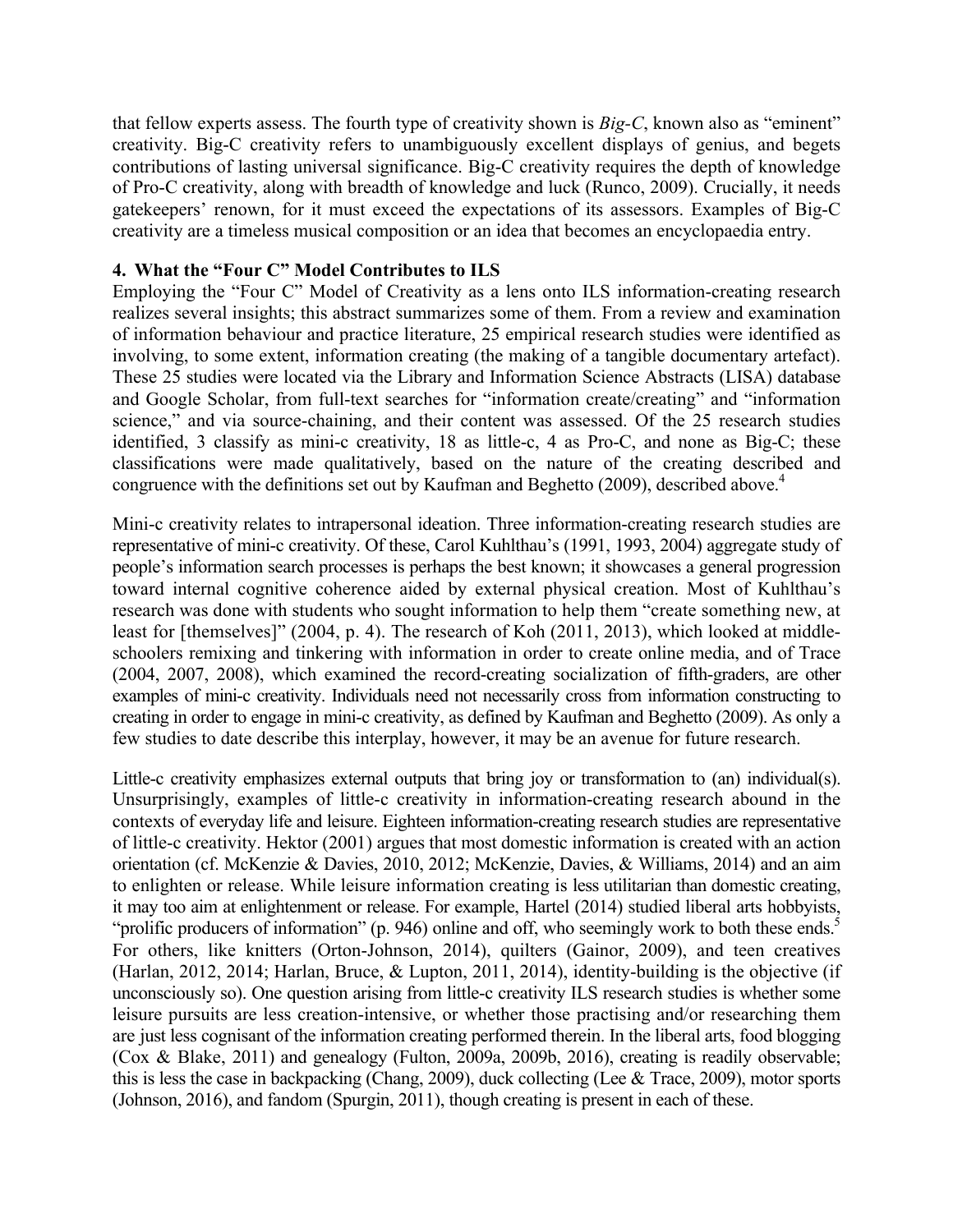Experts engage in Pro-C creativity over the normal course of their careers. Four informationcreating research studies are representative of Pro-C creativity, which is interesting considering professionals, namely knowledge workers, are the most studied information behaviour and practice demographic (Julien, Pecoskie, & Reed, 2011). Findings in this category revolve around scholars, for whom creating takes the form of "crafting" or writing, when old information is assembled into new (Palmer & Neumann, 2002; Palmer, Teffeau, & Pirmann, 2009). Eventually, writing begets an article, presentation, or monograph; along the way, however, hasty notes and "mapping outs" (Foster, 2004, p. 234) are generated. Shankar (2004, 2007, 2009) found that creating day-to-day drafts has significant affordances, as it socializes individuals into their professions. Simultaneously, "acts of writing [will] reconstruct and reinforce existing practices in a domain" (Palmer et al., 2009, p. 22). ILS researchers might contrast what is known about knowledge workers' information creating with that which is done by workers in newly forming professional domains, where routines are less entrenched (it may be thought, for example, that some serious leisure amateur bloggers are engaged in Pro-C, not little-c, creating).

Big-C creativity is an out-of-the-ordinary display of genius with global significance. No ILS information-creating research studies broach Big-C creativity, perhaps because doing so is seen as a logistical challenge. Kaufman and Beghetto (2009) explain that their "Four C" Model can be read as a developmental trajectory of sorts, given that elements of each type of creativity are extended by the next (mini-c is present in little-c creativity, elements of little-c in Pro-C, some mini-c in Big-C, and so on). To this end, ILS researchers may track information creating over the course of a career arc, or even a serious-leisure career arc, with longitudinal study designs.

The "Four C" Model of Creativity is a valuable lens for conceptualizing and approaching ILS information-creating research. It may help to visualize the existing shape of this area, enable comparison among different types of information creating, and guide further research.

#### **Notes**

 

<sup>&</sup>lt;sup>1</sup> The dearth of ILS research about information creating (cf. Cox & Blake, 2011; Hartel, 2014; Koh, 2013; Trace, 2007, 2008) may be a consequence of some scholars equating information creating with information use—though use also is understudied, and what little literature has given information creating some attention suggests it is rich enough to approach as a (related) practice itself. This scarcity may be an outcome of the ILS field's history of privileging mental, in-brain processes over material handling (that is, privileging information constructing over creating). Or, the lack of information-creating research may reflect the "highly individual," "highly personal nature of the creative process" (Bawden, 1986, p. 204, p. 213).

 $2$  Jenna Hartel (2014) used "translation work" as a method when she proposed the Serious Leisure Perspective and adult learning literature as a framework for conceptualizing liberal art hobbyists' information practices.

 $3$  As these are qualitatively different types of creative output, they are positioned on the spectrum from left to right in terms of their sociality; that is, mini-c creativity is individual, and Big-C creativity is soci

<sup>&</sup>lt;sup>4</sup> As information creating is the direct focus of little ILS work, it is difficult to say that a comprehensive set of studies about it have been compiled, even given the methods used to locate relevant literature. The works reviewed here are therefore selective, but representative of active, effortful information creating done by single individuals.<br><sup>5</sup> Hartel also studied gourmet hobby cooks, who create lists, menus, and workflows pre-meal (2010) and

and journal post-meal (2006).<br><sup>6</sup> Food bloggers (Cox & Blake, 2011), photobloggers (Cox, 2012; Spurgin, 2011), and genealogists (Fulton, 2009a;

Yakel, 2004) may all present work to audiences and earn small revenues from their pursuits.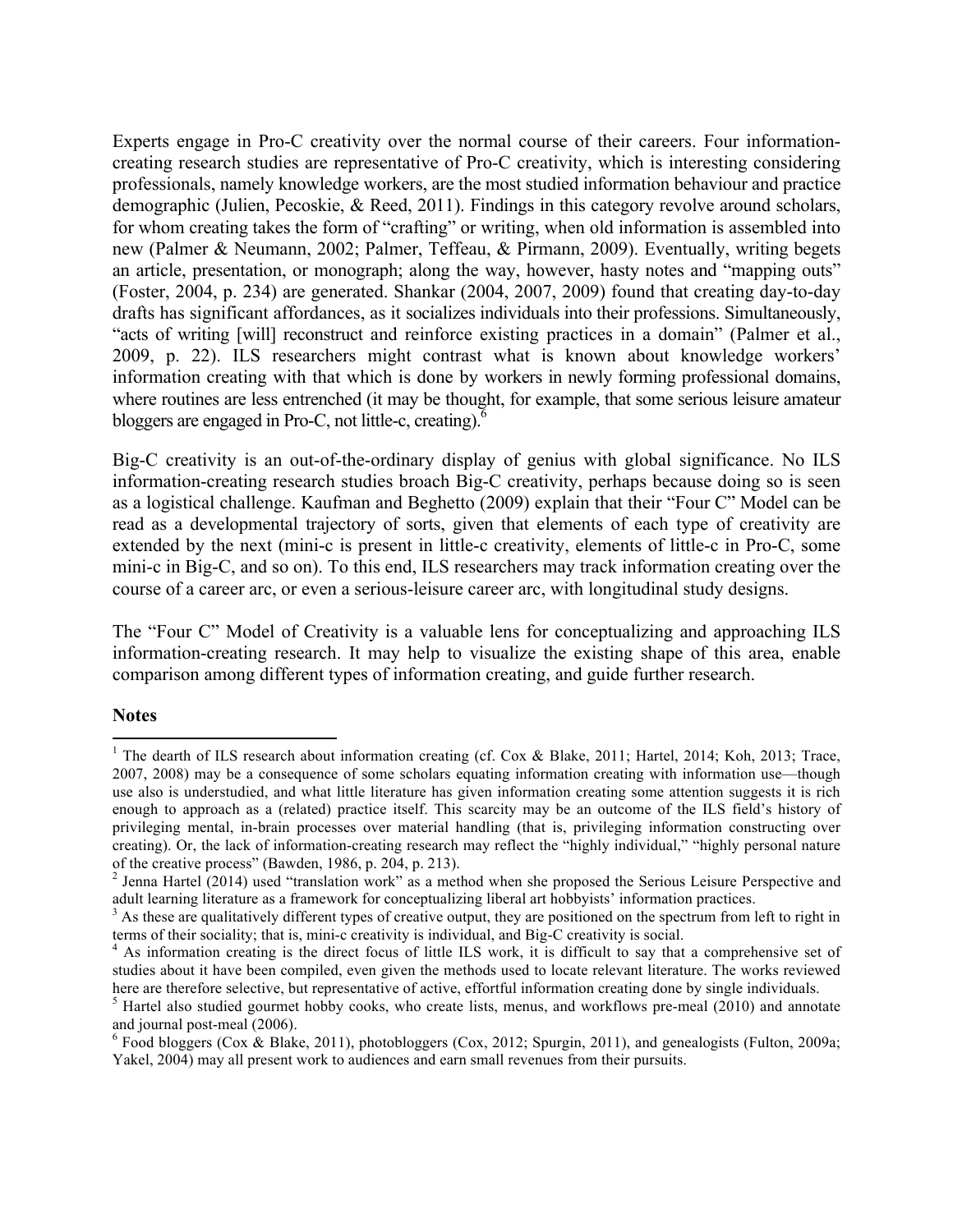#### **References**

Anderson, T. D. (2013). The 4Ps of innovation culture: Conceptions of creatively engaging with information. *Information Research*, *18*(3). Retrieved from http://InformationR.net/ir/18-3/colis/paperC28.html.

<u> 1989 - Andrea Santa Andrea Andrea Andrea Andrea Andrea Andrea Andrea Andrea Andrea Andrea Andrea Andrea Andr</u>

- Anderson, T. D. (2014). Making the 4Ps as important as the 4Rs. *Knowledge Quest*, *42*(5), 42-47.
- Bates, M. J. (2010). Information behavior. In M. J. Bates, & M. Niles Maack (Eds.), *Encyclopedia of library and information sciences* (3rd ed., Vol. 3, pp. 2381-2391). New York City, NY: CRC Press.
- Bawden, D. (1986). Information systems and the stimulation of creativity. *Journal of Information Science*, *12*(5), 203-216.
- Foster, A. (2004). A nonlinear model of information-seeking behavior. *Journal of the American Society for Information Science & Technology, 55*(3), 228-237.
- Chang, S.-J. L. (2009). Information research in leisure: Implications from an empirical study of backpackers. *Library Trends*, *57*(4), 711-728.
- Cox, A. M. (2012). Information in social practice: A practice approach to understanding information activities in personal photography. *Journal of Information Science, 39*(1), 61-72.
- Cox, A. M., & Blake, M. K. (2011). Information and food blogging as serious leisure. *Aslib Proceedings*, *63*(2/3), 204-220.
- Fulton, C. (2009a). Quid pro quo: Information sharing in leisure activities. *Library Trends, 57*(4), 753-768.
- Fulton, C. (2009b). The pleasure principle: The power of positive affect in information seeking. *Aslib Proceedings*, *61*(3), 245-261.
- Fulton, C. (2016). The genealogist's information world: Creating information in the pursuit of a hobby. *Journal of Multidisciplinary Research, 8*(1), 85-100.
- Gainor, R. (2009). Leisure information behaviours in hobby quilting sites. In *Proceedings of the Canadian Association for Information Science Conference*, Ottawa, Ontario. Retrieved from http://www.caisacsi.ca/proceedings/2009/Gainor\_2009.pdf.
- Harlan, M. A. (2012). Information practices of teen content creators: The intersection of action and experiences. A grounded theory study. Unpublished doctoral dissertation. Queensland University of Technology, Australia.
- Harlan, M. A. (2014). "Information as": Exploring teens' information experiences as content creators. In C. Bruce, H. Partridge, H. Hughes, & K. Davis (Eds.), *Information experience: Approaches to theory and practice.*  Bingley, UK: Emerald Publishing.
- Harlan, M. A., Bruce, C. & Lupton, M. (2011). Teen content creators: Experiences of using information to learn. *Library Trends, 60*(3), 569-587.
- Harlan, M. A., Bruce, C. S., & Lupton, M. (2014). Creating and sharing: Teens' information practices in digital communities. *Information Research, 19*(1). Retrieved from http://www.informationr.net/ir/19- 1/paper611.html#.WE687TtEbm0.
- Hartel, J. (2006). Information activities and resources in an episode of gourmet cooking. *Information Research, 12*(1). Retrieved from http://InformationR.net/ir/12-1/paper282.html.
- Hartel, J. (2010). Time as a framework for information science: Insights from the hobby of gourmet cooking. *Information Research, 15*(4). Retrieved from http://InformationR.net/ir/15- 4/colis715.html.
- Hartel, J. (2014). An interdisciplinary platform for information behaviour research in the liberal arts hobby. *Journal of Documentation*, *70*(5), 945-962.
- Hektor, A. (2001). *What's the use: Internet and information behavior in everyday life.* Unpublished doctoral dissertation, Linkoping University, Linkoping, Sweden.
- Johnson, P. (2016). Australian motor sport enthusiasts' leisure information behaviour, *Journal of Documentation, 72*(6), 1078-1113.
- Julien, H., Pecoskie, J., & Reed, K. (2011). Trends in information behavior research, 1999-2008: A content analysis. *Library and Information Science Research*, *33*(1), 19-24.
- Kari, J. (2010). Diversity in the conceptions of information use. *Information Research*, *15*(3). Retrieved from http://www.informationr.net/ir/15-3/colis7/colis709.html.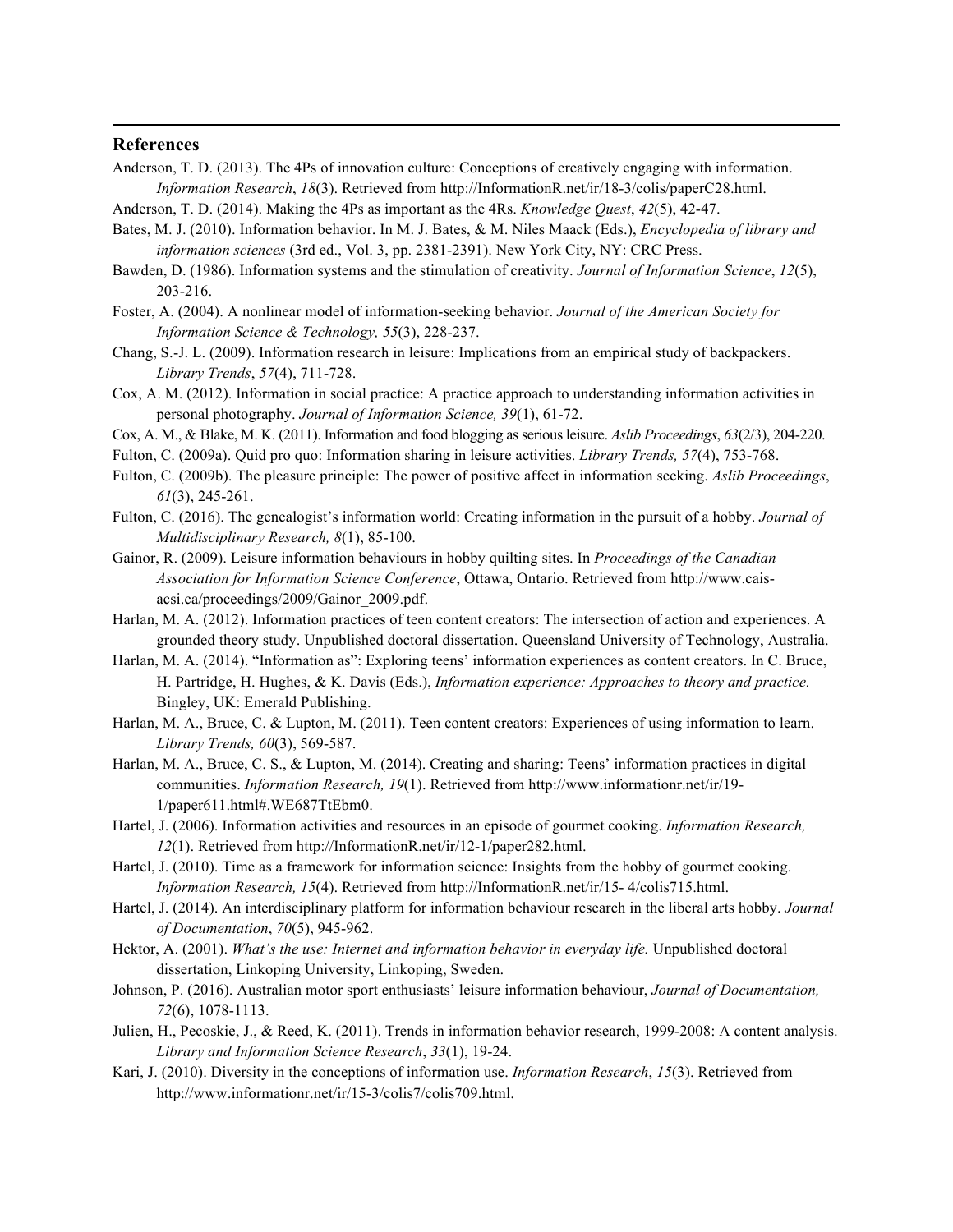Kari, J., & Savolainen, R. (2010). On the connections between information use and learning process. In A. Lloyd, & S. Talja (Eds.), *Practising information literacy: Bringing theories of learning, practice and information literacy together* (pp. 229-249). Wagga Wagga, AUS: Charles Sturt University Centre for Information Studies.

<u> 1989 - Andrea Santa Andrea Andrea Andrea Andrea Andrea Andrea Andrea Andrea Andrea Andrea Andrea Andrea Andr</u>

- Kaufman, J. C., & Beghetto, R. A. (2009). Beyond big and little: The Four C Model of Creativity. *Review of General Psychology, 13*, 1-12.
- Koh, K. (2011). Proposing a theoretical framework for digital age youth information behavior building upon radical change theory. Unpublished doctoral dissertation. Florida State University, USA.
- Koh, K. (2013). Adolescents' information-creating behavior embedded in digital media practice using scratch. *Journal of the American Society for Information Science & Technology*, *64*(9), 1826-1841.
- Kuhlthau, C. C. (1991). Inside the search process: Information seeking from the user's perspective. *Journal of the American Society for Information Science & Technology*, *42*(5), 361-371.
- Kuhlthau, C. C. (1993). A principle of uncertainty for information seeking. *Journal of Documentation, 49*(4), 339-355.
- Kuhlthau, C. C. (2004). *Seeking meaning: A process approach to library and information services*. Westport, CT: Libraries Unlimited.
- Lee, C. P., & Trace, C. B. (2009). The role of information in a community of hobbyist collectors. *Journal of the American Society for Information Science & Technology*, *60*(3), 621-637.
- McKenzie, P. J., & Davies, E. (2010). Documentary tools in everyday life: The wedding planner. *Journal of Documentation*, *66*(6), 788-806.
- McKenzie, P. J. & Davies, E. (2012). Genre systems and "keeping track" in everyday life. *Archival Science, 12*(4), 437-460.
- McKenzie, P. J., Davies, E., & Williams, S. (2014). Information creation and the ideological code of managerialism in the work of keeping track. *Information Research, 19*(2). Retrieved from http://InformationR.net/ir/19- 2/paper614.html.
- Orton-Johnson, K. (2014). Knit, purl and upload: New technologies, digital mediations and the experience of leisure. *Leisure Studies, 33*(3), 305-321.
- Palmer, C. L., & Neumann, L. J. (2002). The information work of interdisciplinary humanities scholars: Exploration and translation. *Library Quarterly, 72*(1), 85-117.
- Palmer, C. L., Teffeau, L. C., & Pirmann, C. M. (2009). Scholarly information practices in the online environment: Themes from the literature and implications for library service development. Report Commissioned by OCLC Research. Retrieved from
- Runco, M. A. (2009). Eminent and everyday creativity. In B. Kerr (Ed.), *Encyclopedia of Giftedness, Creativity, and Talent* (pp. 312-314). Thousand Oaks, CA: SAGE Publications.
- Savolainen, R. (2000). Incorporating small parts and gap-bridging: Two metaphorical approaches to information use. *The New Review of Information Behaviour Research*, *1*, 35-50.
- Savolainen, R. (2008). *Everyday information practices: A social phenomenological perspective*. Lanham, MD: Scarecrow Press.
- Shankar, K. (2004). Recordkeeping in the production of scientific knowledge: An ethnographic study. *Archival Science, 4*(3/4), 367-382.
- Shankar, K. (2007). Order from chaos: The poetics and pragmatics of scientific recordkeeping. *Journal of the American Society of Information Science & Technology, 58*(10), 1457-1466.
- Shankar, K. (2009). Ambiguity and legitimate peripheral participation in the creation of scientific documents. *Journal of Documentation, 65*(1), 151-165.
- Spurgin, K. M. (2011). "Three backups is a minimum": A first look at norms and practices in the digital photo collections of serious photographers. In C. A. Lee (Ed.), *I, Digital: Personal collections in the digital era* (pp. 151–201). Chicago, IL: Society of American Archivists.
- Trace, C. (2004). Documenting school life: Formal and informal imprints of a fifth grade classroom. Unpublished doctoral dissertation, University of California, Los Angeles, USA.
- Trace, C. B. (2007). Information creation and the notion of membership. *Journal of Documentation, 63*(1), 142-163.